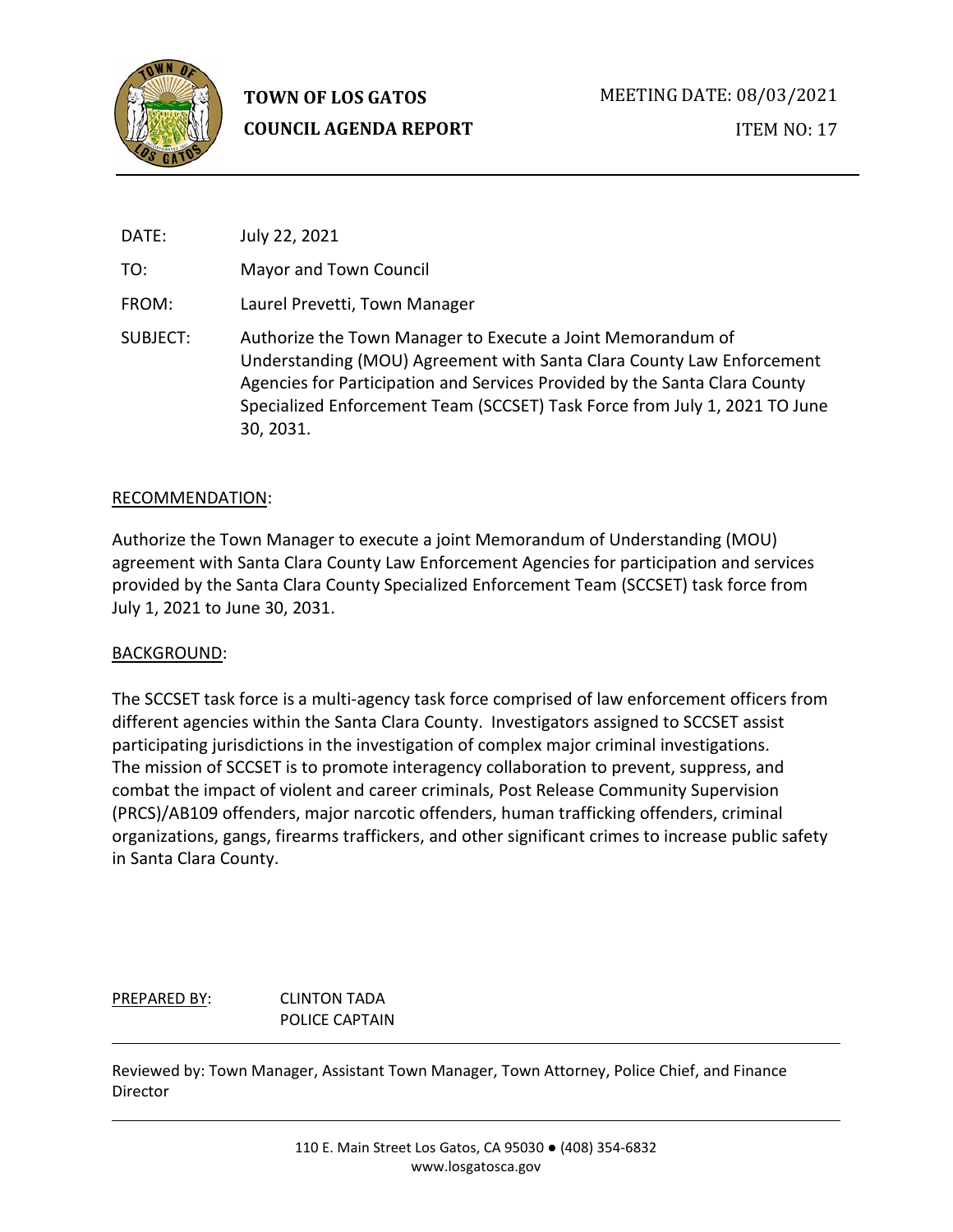# PAGE **2** OF **3**

- SUBJECT: Authorize the Town Manager to Execute a Joint Memorandum of Understanding (MOU) Agreement with Santa Clara County Law Enforcement Agencies for Participation and Services Provided by the Santa Clara County Specialized Enforcement Team (SCCSET) Task Force from July 1, 2021 to June 30, 2031
- DATE: July 22, 2021

# BACKGROUND (continued):

Historically, the Police Department participated in SCCSET with the contribution of an Officer assigned to the task force. Although, due to staffing constraints and vacancies, the Police

Department has not assigned an officer to SCCSET full-time since 2018. Over the past twenty years, SCCSET has been a valuable resource for the Police Department and Town, aiding with the investigation and successful prosecution of a multitude of major complex criminal investigations and tactical operations. In addition, participation in the task force has provided an opportunity for employee professional growth and development, providing experience in multi-faceted investigations, as well as tactical and covert operations that Department members would likely not get otherwise.

The SCCSET task force has been in existence for over twenty years with participating representatives from all law enforcement agencies within the County. Initially SCCSET was overseen by the State of California Bureau of Narcotics Enforcement (BNE). In 2015, the State disbanded BNE and rather than lose a valuable County-wide asset, the Santa Clara County Police Chiefs' Association voted to maintain SCCSET as a self-funded task force with the City of Campbell and Campbell Police Department as the host agency. In July 2021, Campbell Police Department developed a formal MOU for the SCCSET task force and all participating agencies within the Santa Clara County.

## DISCUSSION:

Approval of this item would include Los Gatos in a new MOU agreement for Santa Clara County Law Enforcement Agencies related to the services, responsibilities, costs, and provisions between the SCCSET Task Force and individual participating law enforcement agencies.

On March 11, 2021 the Santa Clara County Police Chiefs' Association (SCCPCA) voted in favor of creating a funding source for SCCSET. The County Chiefs approved that Participating Agencies who participate in the Task Force by assigning a minimum of one personnel would contribute \$5,000 annually, and those Participating Agencies who do not assign a minimum of one personnel to the Task Force would contribute \$10,000 annually. These funds paid by the Participating Agencies to the City of Campbell would be used to offset the cost of SCCSET operational expenses. The following agencies are participating agencies in the new SCCSET task force MOU:

City of Campbell City of Santa Clara City of San Jose City of Mountain View